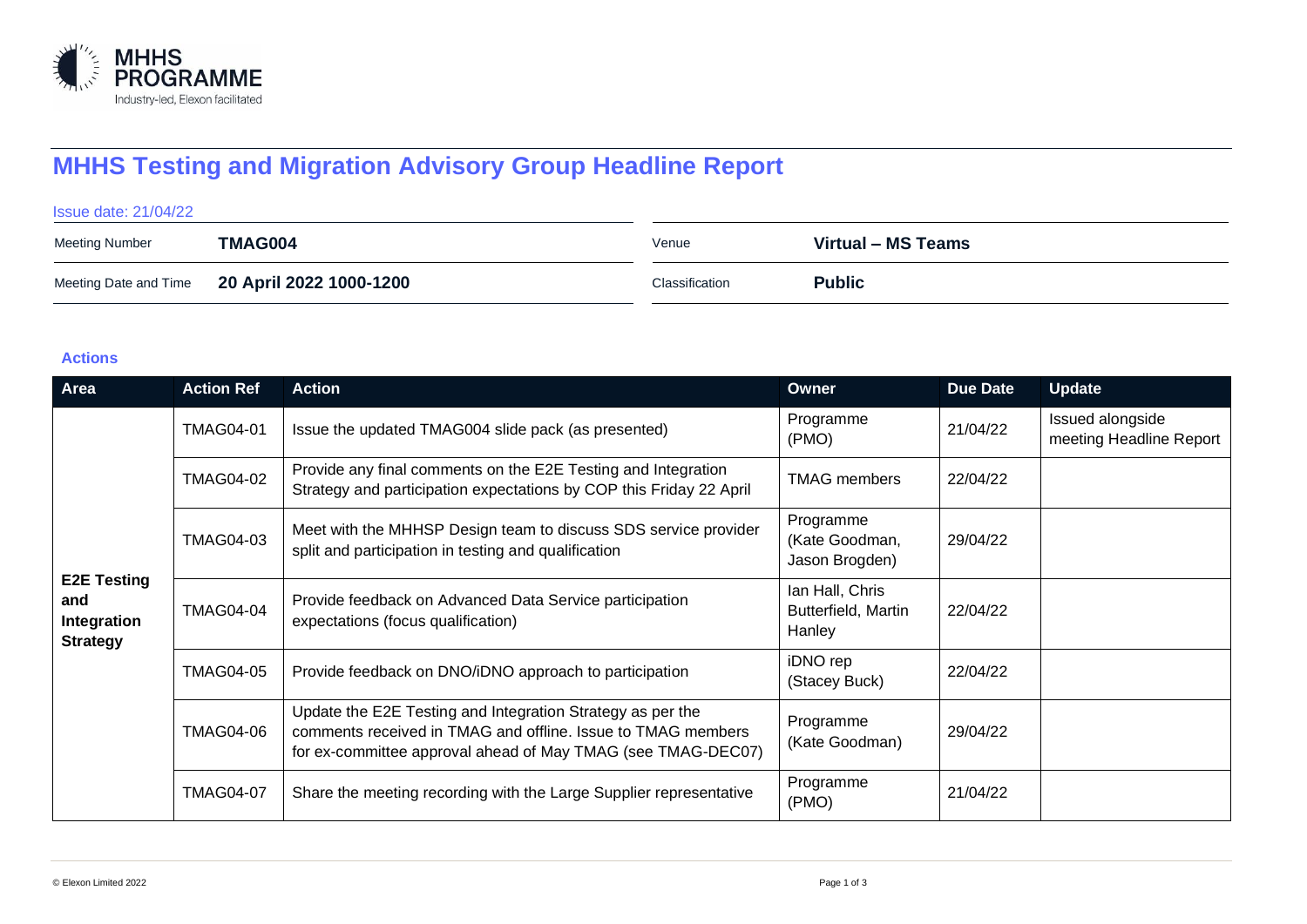## **Decisions**

| Area                                                        | Dec Ref        | <b>Decision</b>                                                                                     |
|-------------------------------------------------------------|----------------|-----------------------------------------------------------------------------------------------------|
| <b>E2E Testing</b><br>and<br>Integration<br><b>Strategy</b> | TMAG-<br>DEC07 | The E2E Testing and Integration Strategy was approved in principle subject to updates as discussed. |

## **Key Discussion items**

| Area                               | <b>Discussion</b>                                                                                                                                                                                                                                                                                                                                                                                                                                        |  |  |
|------------------------------------|----------------------------------------------------------------------------------------------------------------------------------------------------------------------------------------------------------------------------------------------------------------------------------------------------------------------------------------------------------------------------------------------------------------------------------------------------------|--|--|
|                                    | The majority of discussion focussed on feedback comments received from Programme Participants on the E2E Testing and Integration<br>Strategy. The Programme presented the outputs of the review of the Strategy by TMAG and DWG members. This included information<br>on the type of feedback and their next steps, with 10 specific comments for discussion in the TMAG (see meeting slides for detail).                                                |  |  |
|                                    | Three comments were discussed in detail:                                                                                                                                                                                                                                                                                                                                                                                                                 |  |  |
|                                    | 1. On SEC Panel TAG governance, a further query was raised on including joint governance in the strategy. The Programme<br>agreed this would be added and that close working would be required to coordinate relevant testing topics and approvals<br>across the groups.                                                                                                                                                                                 |  |  |
|                                    | 2. On the number of environments planned in testing, the Programme confirmed there will be only one test environment in SIT<br>and that other environments will be detailed in the environments plan.                                                                                                                                                                                                                                                    |  |  |
| <b>E2E Testing and Integration</b> | On participation expectations, the Programme presented the proposed participant expectations by BSC role across the stages<br>3.<br>of testing. Some queries and clarifications were discussed                                                                                                                                                                                                                                                           |  |  |
| <b>Strategy</b>                    | SEC should be added under SDS                                                                                                                                                                                                                                                                                                                                                                                                                            |  |  |
|                                    | SDS role is made up of a number of functions (MDR, MRS, PSS) that may be split across organisation types/service<br>providers with different responsibilities across testing stages. The SDS role may therefore need to be broken down<br>further. This required further internal discussion (action TMAG04-03)                                                                                                                                          |  |  |
|                                    | All BSC roles going through PIT must go through SIT. Representative samples of roles (i.e. a subset of organisations)<br>may be enough for some role groups (to prevent high cost and over complication of testing) but enough parties would<br>be needed to prove the E2E design works in practice                                                                                                                                                      |  |  |
|                                    | Terminology in the current Ofgem Transition Timetable is different in some cases to that in the E2E Strategy<br>document. This would be noted in the next version of the Strategy document with a mapping provided to help clarify.<br>The Transition Timetable will be updated as a result of the Programme replan and there will be a mismatch between<br>the Transition Timetable and the Strategy document activities until the replan is completed. |  |  |